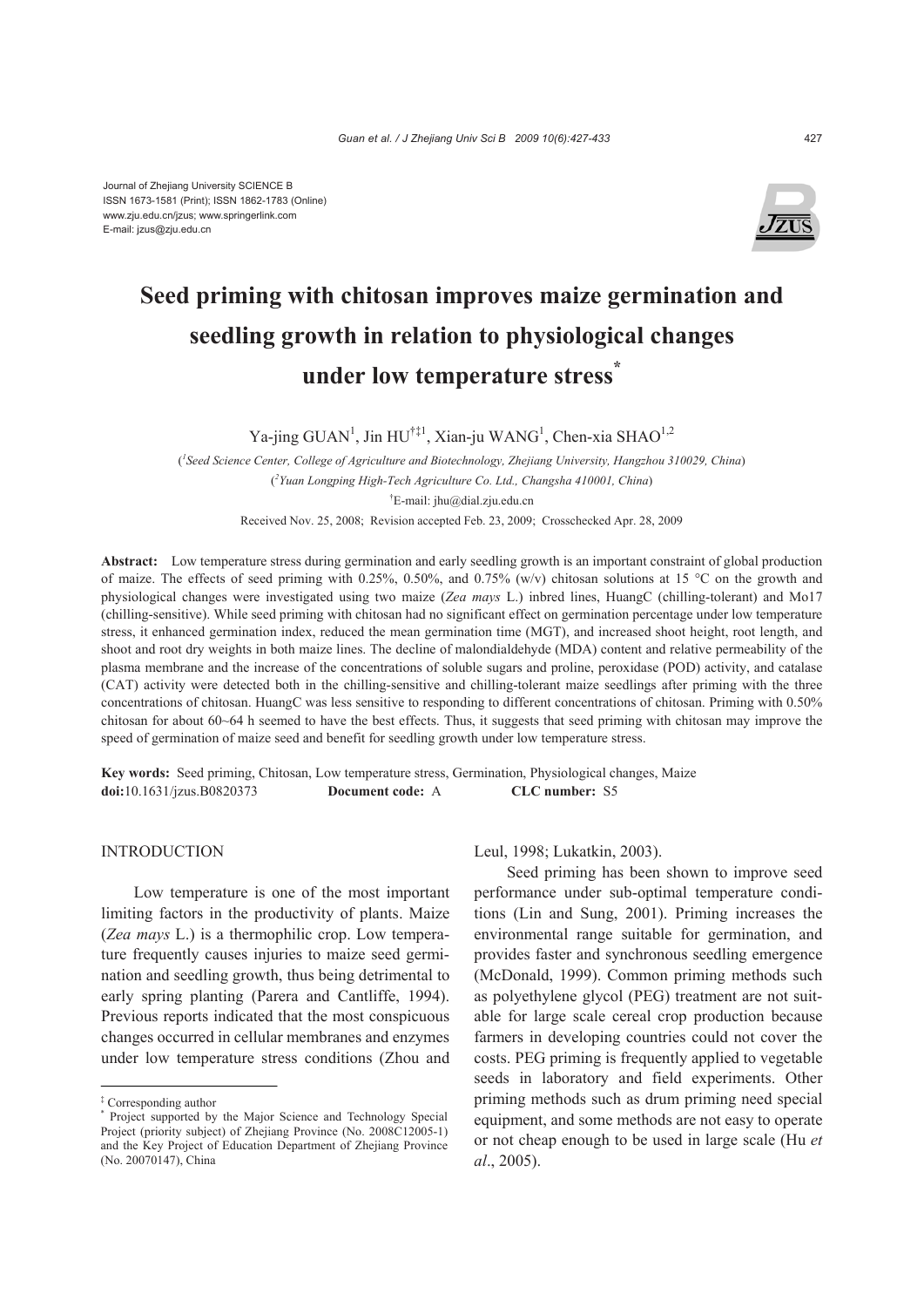Chitosan is an abundant and comparatively cheap organic compound in China. It is a large cationic polysaccharide mainly obtained from waste materials from seafood processing. Chitosan treatment of wheat seeds induced resistance to certain disease and improved seed quality (Reddy *et al*., 1999). Seed soaked with chitosan increased the energy of germination, germination percentage, lipase activity, and gibberellic acid  $(GA_3)$  and indole acetic acid (IAA) levels in peanut (Zhou *et al*., 2002). Seed coated with chitosan may accelerate seed germination and improve the tolerance to stress condition of hybrid rice seedlings (Ruan and Xue, 2002) and restrain the growth and reproduction of sclerotinia rot in carrot (Cheah *et al*., 1997). Seed priming with two different acidic chitosan solutions improved the vigor of maize seedlings (Shao *et al*., 2005). Thus, it seems that chitosan is a promising material for seed treatments. In the present study, the effects of seed priming with different concentrations of chitosan solutions were investigated. For better understanding the results, chilling-tolerant and chilling-sensitive maize inbred lines were used to determine germination and the seedling growth in relation to physiological changes under low temperature stress after the seed priming.

# MATERIALS AND METHODS

#### **Materials**

Seeds of two maize (*Zea mays* L.) inbred lines, 'HuangC' (chilling-tolerant) and 'Mo17' (chillingsensitive) (Zheng *et al*., 2006), from Zhangye Seed Company (Gansu, China) were used. Their original moisture contents were 12.3% and 11.7%, respectively.

#### **Seed priming**

Chitosan solutions (Yuhuan Chemicals, Zhejiang, China) of 0.25%, 0.50%, and 0.75% (w/v) concentrations (pH 5.1) were used for seed priming. Four replicates of 50 seeds each were used for each treatment. Fifty seeds were placed on a 3-layer blotter wetted with 12 ml chitosan solution in a 12-cm diameter petri dish. The petri dishes were sealed with parafilm. The seeds were primed at 15 °C in darkness for 58 h (0.25%) and 64 h (0.50% and 0.75%) for Mo17, and 48 h (0.25%) and 60 h (0.50% and 0.75%) for HuangC, respectively. Following the priming, seeds were dried back to their original moisture contents at room temperature. The un-priming dry seeds were used as control (CK).

# **Measurement of germination and physiological characteristics of seedlings**

After priming, seed germination tests were carried out. Fifty seeds each for each treatment were placed in a plastic germination box  $(12 \text{ cm} \times 18 \text{ cm})$ with sand bed, and each experiment was replicated four times. Then, seeds were incubated in a germination chamber at 25 °C under alternating cycle of 12 h illumination and 12 h darkness for 5 d (Zheng *et al*., 2006), followed by low temperature stress at 5  $\degree$ C for 3 d. After that, the seedlings were transferred to 25 °C for recovering growth for 3 d. Seeds were considered germinated when there was a visible coleoptile protrusion through the sand bed. The germinated seeds were counted daily for 11 d. Then, the germination percentage was calculated on Day 11. The germination index and mean germination time were calculated as  $GI=\sum(G_t/T_t)$  and  $MGT=\sum(G_t \times T_t)/\sum G_t$ , respectively (Zhang *et al*., 2007; Kaya *et al*., 2008), where  $G_t$  is the number of germinated seeds on Day  $t$ ,  $T_t$  is time corresponding to  $G_t$  in days.

Root length and shoot height were measured manually with a ruler and dry weights of shoot and root were determined after drying at 80 °C for 24 h. Relative electrolyte leakage as a measurement for membrane permeability was determined according to the method of Li (2001). Leaves of seedlings were cut into segments of about 5 mm. Each replication (0.2 g fresh weight (FW)) was collected and washed with deionized water, and then placed in the test tube with 10 ml deionized water and covered with a plug. After incubation at 25 °C for 6 h, the relative electrolyte leakage of the leaves was measured using a conductometer (DDS-11A, Shanghai, China), and the value was named  $E_1$ . Subsequently, the test tube was kept in water at 100 °C for 30 min, and then cooled to 25 °C, and the second relative electrolyte leakage was measured as *E*2. The relative electrolyte leakage of deionized water was named *E*0. The relative electrolyte leakage (REL) was calculated as follows: *REL*  $(%)=(E_1-E_0)/(E_2-E_0) \times 100$ . The concentrations of malondialdehyde (MDA), proline, and soluble sugar in leaves were measured using thiobarbituric acid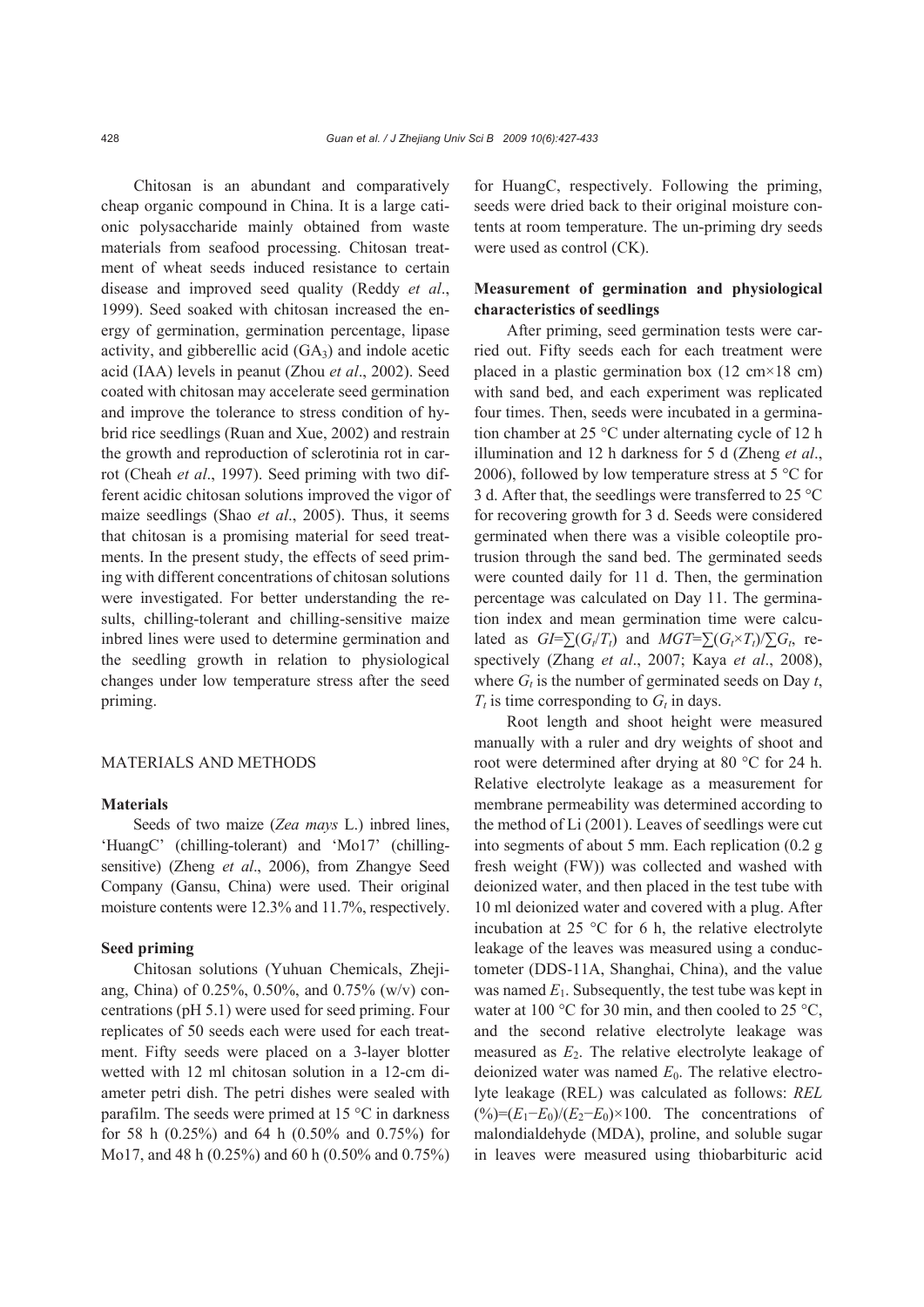(TBA) reaction method, colorimetric method, and anthrone colorimetric method, respectively (Li, 2001). Leaf peroxidase (POD) activity was determined by guaiacol method (Zhu and Zhong, 1990), and leaf catalase (CAT) activity was determined by the method described by Fu and Huang (2001). All measurements mentioned above were made after seed germination for 8 d (at 25 °C under alternating cycle of 12 h illumination and 12 h darkness for 5 d, followed by low temperature stress at 5 °C for 3 d) on 20 randomly selected seedlings per measurement.

## **Statistical analysis**

All data were analyzed by means of analysis of variance (ANOVA) using Statistical Analysis System (SAS) software; percentage data were arcsintransformed before analysis according to *ŷ*= arcsin  $\sqrt{x/100}$ . Significant level *P*=0.05 was used.

# RESULTS

#### **Effects of seed priming with chitosan on germination**

There were no significant differences in germination percentage among treatments irrespective of variety (Table 1). All the three concentrations of chitosan significantly increased the GI and reduced the MGT when compared with controls in both lines tested. The GI and the MGT of 0.50% chitosan

**Table 1 Effects of seed priming with various concentrations of chitosan on germination percentage (GP), germination index (GI), and mean germination time (MGT) of maize after germination for 11 d including 3 d of low temperature stress and 3 d of recovering growth**

| Variety | Treatment         | GP<br>$(\%)$ | GI                 | <b>MGT</b><br>(d) |
|---------|-------------------|--------------|--------------------|-------------------|
| Mo17    | <b>CK</b>         | 98a          | 68.22c             | 7.17a             |
|         | 0.25% chitosan    | 97a          | 77.57ab            | 6.91c             |
|         | $0.50\%$ chitosan | 98a          | 80.09a             | 6.89c             |
|         | 0.75% chitosan    | 96a          | 73.23 <sub>h</sub> | 7.01 <sub>b</sub> |
| HuangC  | CK.               | 97a          | 69.09 <sub>b</sub> | 7.13a             |
|         | $0.25\%$ chitosan | 98a          | 81.18a             | 6.89b             |
|         | $0.50\%$ chitosan | 99a          | 80.63a             | 6.88b             |
|         | $0.75\%$ chitosan | 97a          | 80.67a             | 6.85b             |

Different letter(s) following the values indicated significant difference  $(P=0.05, LSD)$  among treatments within the same variety

priming treatment were significantly higher and lower than those of 0.75% chitosan treatment, respectively, but were not significantly different from those of 0.25% chitosan treatment in Mo17; however, there were no significant differences among the three priming treatments with chitosan in HuangC.

# **Effects of seed priming with chitosan on seedling growth**

All priming treatments with chitosan significantly increased the shoot height and shoot dry weight compared with the control in Mo17 (Table 2). Seed priming with 0.50% and 0.25% chitosan significantly increased the root dry weight and the root length as compared with the control, respectively. The most pronounced effect was recorded in 0.50% concentration.

For HuangC, seed priming with all the three concentrations of chitosan significantly increased the shoot height and shoot dry weight compared with the control, and there were no significant differences among the three treatments with chitosan (Table 2). The three priming treatments with chitosan increased root length, and the increase of root length by priming with 0.25% and 0.75% chitosan reached a significant level compared with the control. Seed priming with 0.50% chitosan significantly increased the root dry weight compared with the control, and there were no significant differences among 0.25% and 0.75% chitosan treatments and the control in both lines.

**Table 2 Effects of seed priming with various concentrations of chitosan on shoot height (SH) and root length (RL), shoot and root dry weights (SDW and RDW) of maize seedlings after germination for 8 d including 3 d of low temperature stress**

| Variety | Treatment                     | $SH$ (cm)       | RL<br>(cm)   | SDW<br>(mg/shoot)(mg/root) | <i>RDW</i> |
|---------|-------------------------------|-----------------|--------------|----------------------------|------------|
| Mo17    | CK.                           |                 | 7.23c 12.47b | 16.03c                     | 18.15b     |
|         | 0.25% chitosan 10.80a 13.48a  |                 |              | 19.23 <sub>b</sub>         | 17.75b     |
|         | 0.50% chitosan 10.61a 12.49ab |                 |              | 21.43a                     | 21.05a     |
|         | 0.75% chitosan 9.32b 12.69ab  |                 |              | 19.67 <sub>b</sub>         | 17.90b     |
| HuangC  | CK.                           | $10.50h$ 15.26b |              | 26.13 <sub>b</sub>         | 15.60b     |
|         | 0.25% chitosan 12.99a 18.61a  |                 |              | 32.40a                     | 18.33ab    |
|         | 0.50% chitosan 12.65a 17.53ab |                 |              | 35.07a                     | 20.43a     |
|         | 0.75% chitosan 12.88a 19.17a  |                 |              | 32.53a                     | 17.57ab    |

Different letter(s) following the values indicated significant difference (*P*=0.05, LSD) among treatments within the same variety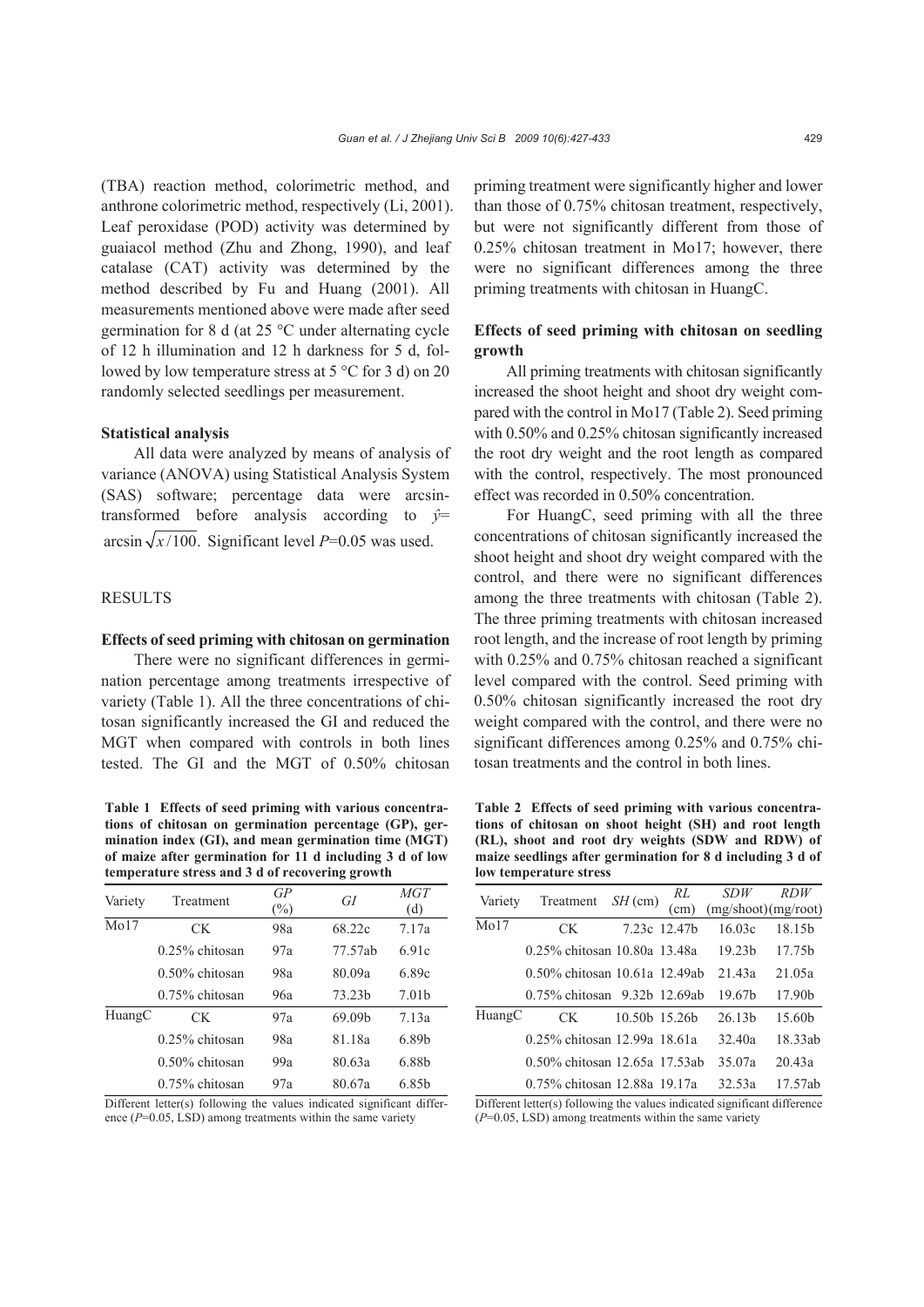# **Effects of seed priming with chitosan on relative permeability of plasma membrane and MDA concentration**

The relative permeability of the plasma membrane after the 0.50% and 0.75% chitosan treatments was significantly lower than that of the control in Mo17 (Table 3). For HuangC, only the relative permeability of plasma membrane of 0.50% chitosan treatment was significantly lower than that of the control.

All the three priming treatments with chitosan reduced MDA concentration and the decrease of MDA by priming with 0.75% chitosan reached a significant level compared with the control in Mo17 (Table 3). For HuangC, the MDA concentrations of all the three treatments with chitosan were significantly lower than that of the control, and there were no significant differences among the three treatments.

**Table 3 Effects of seed priming with various concentrations of chitosan on relative permeability of plasma mem**brane (RPPM) and MDA concentration  $(C_{MDA})$  of maize **seedlings after germination for 8 d including 3 d of low temperature stress**

| Variety | Treatment         | <b>RPPM</b>        | $C_{MDA}$ (nmol/g FW) |
|---------|-------------------|--------------------|-----------------------|
| Mo17    | СK                | 0.364a             | 4.08a                 |
|         | $0.25\%$ chitosan | 0.258ab            | 3.74ab                |
|         | $0.50\%$ chitosan | 0.207 <sub>b</sub> | 3.64ab                |
|         | $0.75\%$ chitosan | 0.198 <sub>b</sub> | 3.36b                 |
| HuangC  | СK                | 0.207a             | 5.55a                 |
|         | $0.25\%$ chitosan | 0.184ab            | 4.67b                 |
|         | $0.50\%$ chitosan | 0.172 <sub>b</sub> | 4.35b                 |
|         | $0.75\%$ chitosan | 0.188ab            | 4.25b                 |

Different letter(s) following the values indicated significant difference ( $P=0.05$ , LSD) among treatments within the same variety

# **Effects of seed priming with chitosan on concentrations of soluble sugar and proline**

Priming treatments with 0.25% and 0.50% chitosan significantly increased the soluble sugar concentration compared with the control in Mo17 (Table 4). Seed priming treatment with 0.50% chitosan significantly increased proline concentration compared with the control and 0.75% chitosan treatment, and there was no significant difference between 0.25% and 0.50% chitosan treatments in Mo17.

For HuangC, all treatments with chitosan significantly increased the concentrations of soluble sugar and proline compared with the control, but there were no significant differences among all the three treatments with chitosan (Table 4).

| Table 4 Effects of seed priming with various concentra-                    |
|----------------------------------------------------------------------------|
| tions of chitosan on the concentrations of soluble sugar                   |
| $(C_{\rm ss})$ and proline $(C_{\rm P})$ of maize seedlings after germina- |
| tion for 8 d including 3 d of low temperature stress                       |

| Variety | Treatment         | $C_{SS}$ (mg/g FW) | $C_{P}$ (µg/g FW)  |
|---------|-------------------|--------------------|--------------------|
| Mo17    | CK.               | 18.37 <sub>b</sub> | 15.58b             |
|         | 0.25% chitosan    | 22.74a             | 18.73ab            |
|         | $0.50\%$ chitosan | 22.46a             | 21.61a             |
|         | $0.75\%$ chitosan | 20.41ab            | 17.61b             |
| HuangC  | CК                | 32.47 <sub>b</sub> | 13.14 <sub>b</sub> |
|         | $0.25\%$ chitosan | 36.20a             | 14.84a             |
|         | $0.50\%$ chitosan | 37.09a             | 15.60a             |
|         | $0.75\%$ chitosan | 39.18a             | 15.38a             |

Different letter(s) following the values indicated significant difference ( $P=0.05$ , LSD) among treatments within the same variety

# **Effects of seed priming with chitosan on POD and CAT activities**

In Mo17, the POD activity of the 0.25% chitosan treatment was higher than that of the control but higher concentrations of chitosan did not significantly affect POD activity (Table 5). There was no significant effect of chitosan treatment on the CAT activity of this variety either.

In HuangC, seed priming with 0.50% chitosan had no significant effect on POD activity, but significantly increased CAT activity in comparison with the control (Table 5). Between the three chitosan treatments there was no significant difference in CAT activity.

**Table 5 Effects of seed priming with various concentrations of chitosan on POD and CAT activities of maize leaves after germination for 8 d including 3 d of low temperature stress**

|         | Treatment         | POD activity     | CAT activity                        |
|---------|-------------------|------------------|-------------------------------------|
| Variety |                   |                  | $(U/(g F W·min))$ $(U/(g F W·min))$ |
| Mo17    | CK.               | 1063b            | 16.0a                               |
|         | $0.25\%$ chitosan | 1259a            | 15.3a                               |
|         | $0.50\%$ chitosan | 1216ab           | 19.3a                               |
|         | 0.75% chitosan    | 1108ab           | 19.0a                               |
| HuangC  | CK.               | 732ab            | 16.5 <sub>b</sub>                   |
|         | $0.25\%$ chitosan | 606 <sub>b</sub> | 19.5a                               |
|         | $0.50\%$ chitosan | 849a             | 21.0a                               |
|         | $0.75\%$ chitosan | 732ab            | 24.0a                               |

Different letter(s) following the values indicated significant difference  $(P=0.05, LSD)$  among treatments within the same variety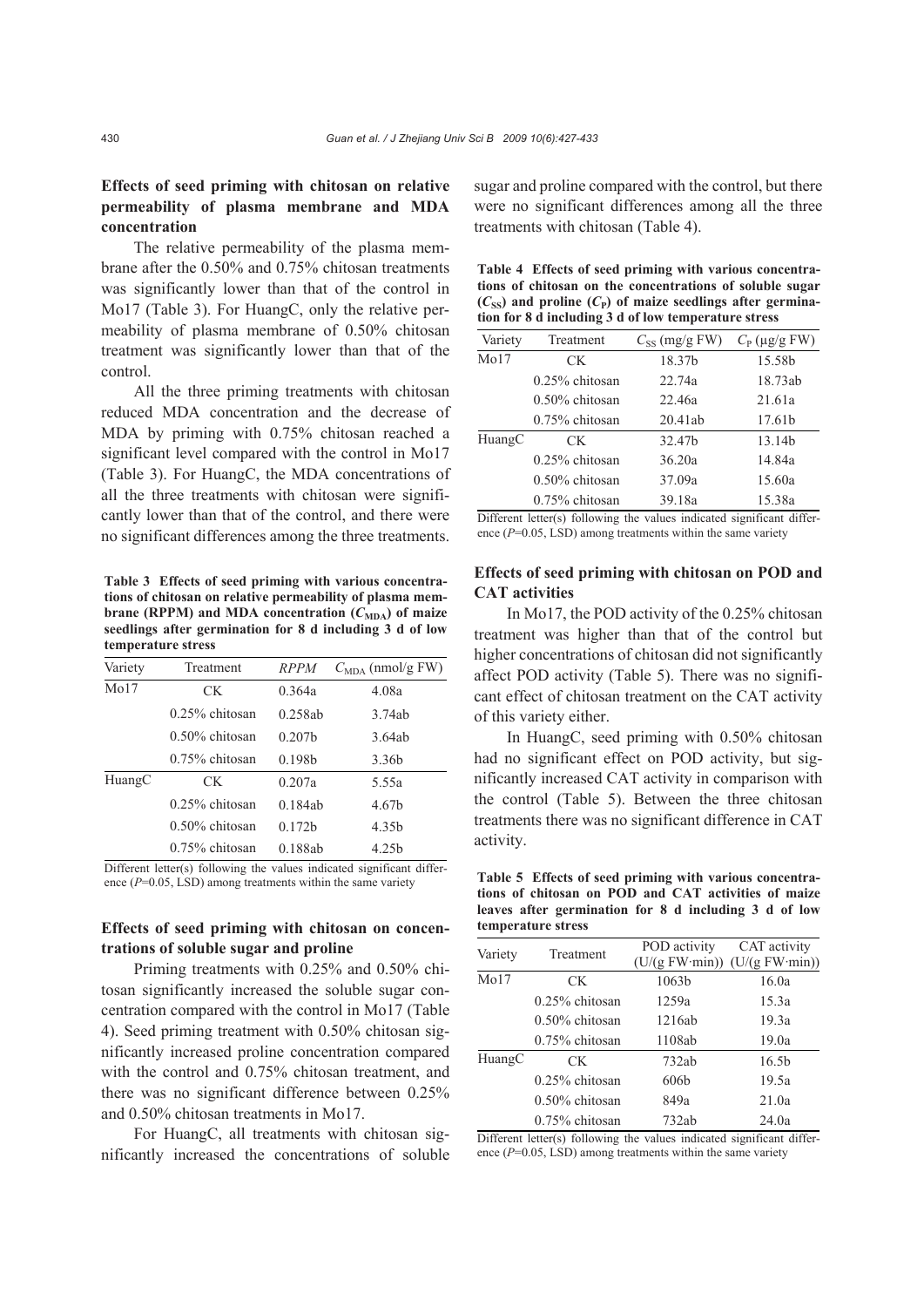## DISCUSSION

Priming is used to control the hydration level within seeds so that the metabolic activity necessary for germination can occur, but radicle emergence is still prevented. There are many factors associated with the effects of seed priming, but the concentrations of priming solutions as well as the time and temperature during priming were crucial (Khan, 1992). Sometimes, priming effects and conditions varied with varieties (Adegbuyi *et al*., 1981; Khan, 1992). In the present study, we found that the combinations of priming time and concentration were different between the two maize lines, Mo17 and HuangC.

Seeds of the two inbred maize lines showed different responses to chitosan priming under coldstress. Among the three different concentrations, priming with 0.50% chitosan had the best enhancement effects for chilling-sensitive Mo17, while no significantly different effects among the three concentration treatments were observed for chilling-tolerant HuangC. This difference may be related to the differences in antioxidant enzyme activities, proline concentration, and plasma membrane permeability in these two maize inbred lines (Gao *et al*., 2006).

Low temperature induces damage to cell membranes and also affects physiological functions of plants. Relative permeability of the plasma membranes has been used to illustrate the damage degree of low temperature stress (Lukatkin, 2003). The lower relative permeability of plasma membrane under low temperature stress means less damage from low temperature stress. Priming with chitosan reduced the relative permeability of the plasma membranes of the two lines under low temperature stress, indicating that chitosan priming alleviated the chilling injury of the seedlings. Similar observations have been made previously by seed film coated with a cold-tolerant agent on maize subjected to low temperature stress (Li *et al*., 2004).

Proline and soluble sugar are small molecules, which are synthesized after suffering intimidation action (Hu *et al*., 2006). These molecules are strongly hydrophilic, and alleviate stress damage in plant cells by reducing the water potential and keeping the activities of some biological macromolecules (Rathinasabapathi, 2000). Accumulation of organic compounds such as proline in the cytoplasm also plays an important role in osmotic adjustment in plants (Watanabe *et al*., 2000). After sand priming, seed germination and seedling growth of alfalfa were improved, and soluble sugar and proline concentrations under high salt concentration stress were also increased (Hu *et al*., 2006). Similar effects were also achieved in this experiment, which suggests that priming with chitosan improved chilling tolerance in maize seeds.

Cell membrane stability was affected by lipid peroxidation caused by active oxygen species under various stress conditions (Fu and Huang, 2001), and the concentration of MDA was an indicator of lipid peroxidation in plant cells (Feng *et al*., 2003). The decline of the MDA concentrations in the two primed maize lines under low temperature stress suggested that seed priming with chitosan reduced lipid peroxidation. MDA was produced when polyunsaturated fatty acids in the membrane underwent peroxidation (Meloni *et al*., 2003). The MDA accumulation was reduced after seed film was coated with a cold-tolerant agent in maize under low temperature stress (Li *et al*., 2004), and the decline of the MDA accumulation was achieved after sand priming in alfalfa seedlings under salt stress condition (Hu *et al*., 2006). Our observations are consistent with these earlier reports.

The accumulation of MDA may be related to the POD and CAT enzyme activities, the lesser degree of membrane damage (as indicated by low MDA concentration), and the higher activities of antioxidative enzymes (Meloni *et al*., 2003). Chilling conditions may cause an increase in reactive oxygen species (ROS), starting oxidative damage to the membrane system of plants (Wise, 1995). Cooperation of protective enzymes such as POD and CAT could eliminate ROS and keep a homeostasis between producing and cleaning of ROS and reduce the level of free radicals. Finally, injury to cells could be declined or avoided (Hu *et al*., 2006). The three concentrations of chitosan used here increased the POD activity of Mo17 and significantly increased CAT activity of HuangC. It seems that for the chilling-sensitive maize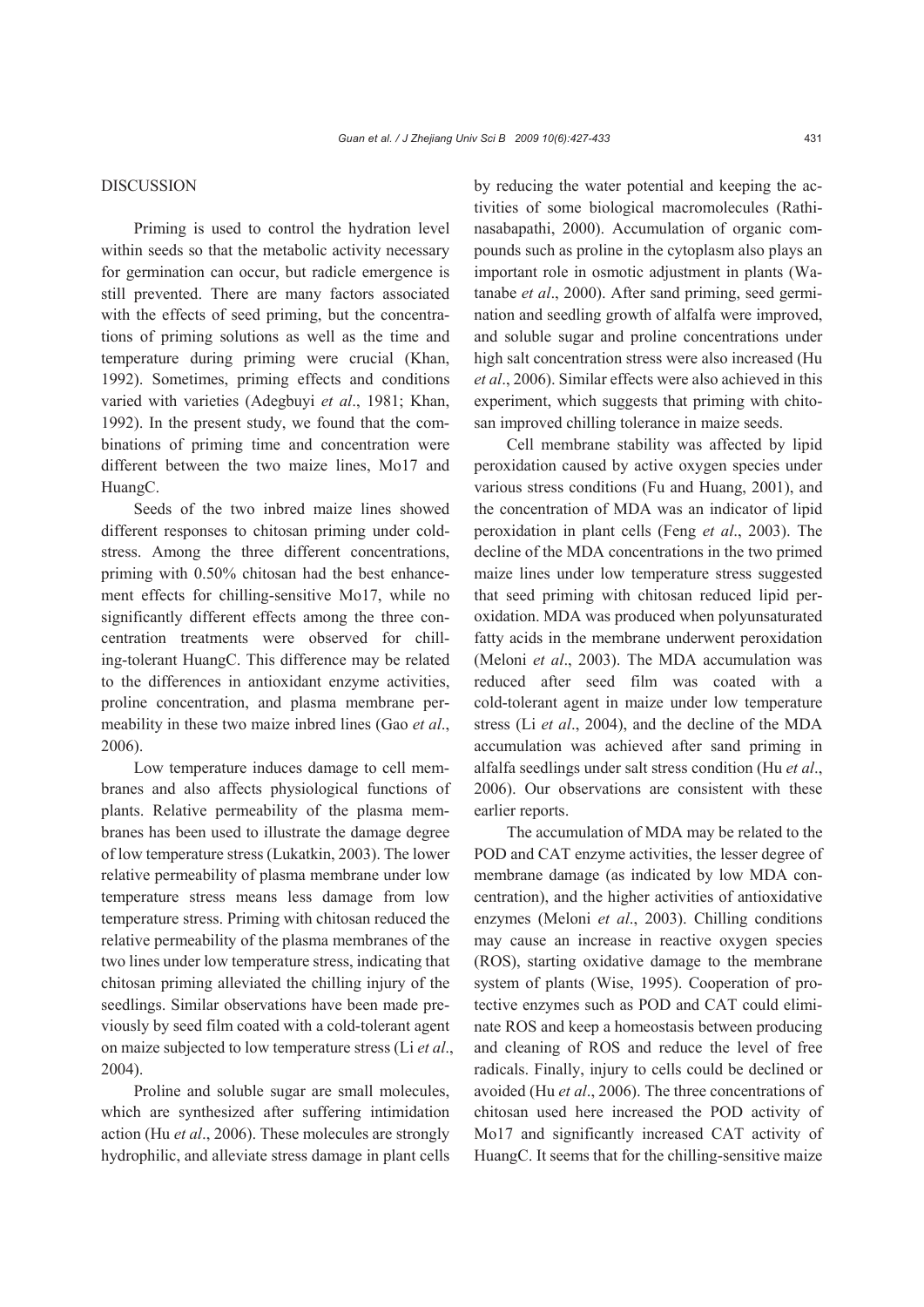seedlings, POD plays a key role in protecting seedlings from low temperature stress, and for the chilling-tolerant maize seedlings, CAT plays a key role.

In conclusion, this study shows that the chitosan priming increased the chilling tolerance of maize seedlings demonstrated by improving germination speed and shoot and root growth and maintaining membrane integrity and higher activities of antioxidative enzymes. The 0.50% chitosan seems to be a suitable concentration for seed priming. However, seed priming effect for other crops warrants further study.

## **References**

- Adegbuyi, E., Cooper, S.R., Don, R., 1981. Osmotic priming of some herbage grass seed using polyethylene glycol (PEG). *Seed Science and Techology*, **9**(3):867-878.
- Cheah, L.H., Page, B.B.C., Shepherd, R., 1997. Chitosan coating for inhibition of sclerotinia rot of carrots. *New Zealand Journal of Crop Horticultural Science*, **25**(1): 89-92.
- Feng, Z.Z., Guo, A.H., Feng, Z.W., 2003. Amelioration of chilling stress by triadimefon in cucumber seedlings. *Plant Growth Regulation*, **39**(3):277-283. [doi:10.1023/A:1022 881628305]
- Fu, J., Huang, B., 2001. Involvement of antioxidants and lipid peroxidation in the adaptation of two cool-season grasses to localized drought stress. *Environmental and Experimental Botany*, **45**(2):105-114. [doi:10.1016/S0098-8472 (00)00084-8]
- Gao, C.H., Hu, J., Zheng, Y.Y., Zhang, S., 2006. Antioxidant enzyme activities and proline content in maize seedling and their relationships to cold endurance. *Chinese Journal of Applied Ecology*, **17**(6):1045-1050 (in Chinese).
- Hu, J., Zhu, Z.Y., Song, W.J., Wang, J.C., Hu, W.M., 2005. Effects of sand priming on germination and field performance in direct-sown rice (*Oryza sativa* L.). *Seed Science and Technology*, **33**(1):243-248.
- Hu, J., Xie, X.J., Wang, Z.F., Song, W.J., 2006. Sand priming improves germination and growth of alfalfa under high-salt concentration stress. *Seed Science and Technology*, **34**(1):199-204.
- Kaya, M., Kaya, G., Kaya, M.D., Atak, M., Saglam, S., Khawar, K.M., Ciftci, C.Y., 2008. Interaction between seed size and NaCl on germination and early seedling growth of some Turkish cultivars of chickpea (*Cicer arietinum* L.). *Journal of Zhejiang University SCIENCE B*, **9**(5):371-377. [doi:10.1631/jzus.B0720268]
- Khan, A.A., 1992. Preplant physiological seed conditioning. *Horticultural Reviews*, **13**(13):131-181.
- Li, H.S., 2001. Principles and Techniques of Plant Physiological Biochemical Experiment. Higher Education Press,

Beijing, p.278 (in Chinese).

- Li, L.Q., Hu, J., Zhu, Z.Y., Nkeshimana, J., 2004. The effects of seed film coating with cold-tolerant agents on physiology and biochemistry changes of supersweet corn in low temperature stress. *Journal of Zhejiang University (Agriculture and Life Science)*, **30**(9):311-317 (in Chinese).
- Lin, J.M., Sung, J.M., 2001. Pre-sowing treatments for improving emergence of bitter gourd seedlings under optimal and sub-optimal temperatures. *Seed Science and Technology*, **29**(1):39-50.
- Lukatkin, A.S., 2003. Contribution of oxidative stress to the development of cold-induced damage to leaves of chilling-sensitive plants: 3. Injury of cell membranes by chilling temperatures. *Russian Journal of Plant Physiology*, **50**(2):243-246. [doi:10.1023/A:1022985500733]
- McDonald, M.B., 1999. Seed deterioration: physiology, repair and assessment. *Seed Science and Technology*, **27**(1): 177-237.
- Meloni, D.A., Oliva, M.A., Martinez, C.A., Cambraia, J., 2003. Photosynthesis and activity of superoxide dismutase, peroxidase and glutathione reductase in cotton under salt stress. *Environmental and Experimental Botany*, **49**(1): 69-76. [doi:10.1016/S0098-8472(02)00058-8]
- Parera, C.A., Cantliffe, D.J., 1994. Presowing seed priming. *Horticultural Reviews*, **16**(16):109-141.
- Rathinasabapathi, B., 2000. Metabolic engineering for stress tolerance: installing osmoprotectant synthesis pathways. *Annals of Botany*, **86**(4):709-716. [doi:10.1006/anbo. 2000.1254]
- Reddy, M.V.B., Arul, J., Angers, P., Couture, L., 1999. Chitosan treatment of wheat seeds induces resistance to *Fusarium graminearum* and improves seeds quality. *Journal of Agricultural and Food Chemistry*, **47**(3):67-72. [doi:10.1021/jf981225k]
- Ruan, S.L., Xue, Q.Z., 2002. Effects of chitosan coating on seed germination and salt-tolerance of seedlings in hybrid rice (*Oryza sativa* L.). *Acta Agronomica Sinica*, **28**(6): 803-808 (in Chinese).
- Shao, C.X., Hu, J., Song, W.J., Hu, W.M., 2005. Effects of seed priming with chitosan solutions of different acidity on seed germination and physiological characteristics of maize seedling. *Journal of Zhejiang University (Agriculture and Life Science)*, **31**(6):705-708 (in Chinese).
- Watanabe, S., Kojima, K., Ide, Y., Satohiko Sasaki, S., 2000. Effects of saline and osmotic stress on proline and sugar accumulation in *Populus euphratica* in vitro. *Plant Cell Tissue and Organ Culture*, **63**(3):199-206. [doi:10.1023/ A:1010619503680]
- Wise, R., 1995. Chilling-enhanced photooxidation: the production, action and study of reactive oxygen species produced during chilling in the light. *Photosynthesis Research*, **45**(2):79-97. [doi:10.1007/BF00032579]
- Zhang, S., Hu, J., Zhang, Y., Xie, X.J., Allen, K., 2007. Seed priming with brassinolide improves lucerne (*Medicago*